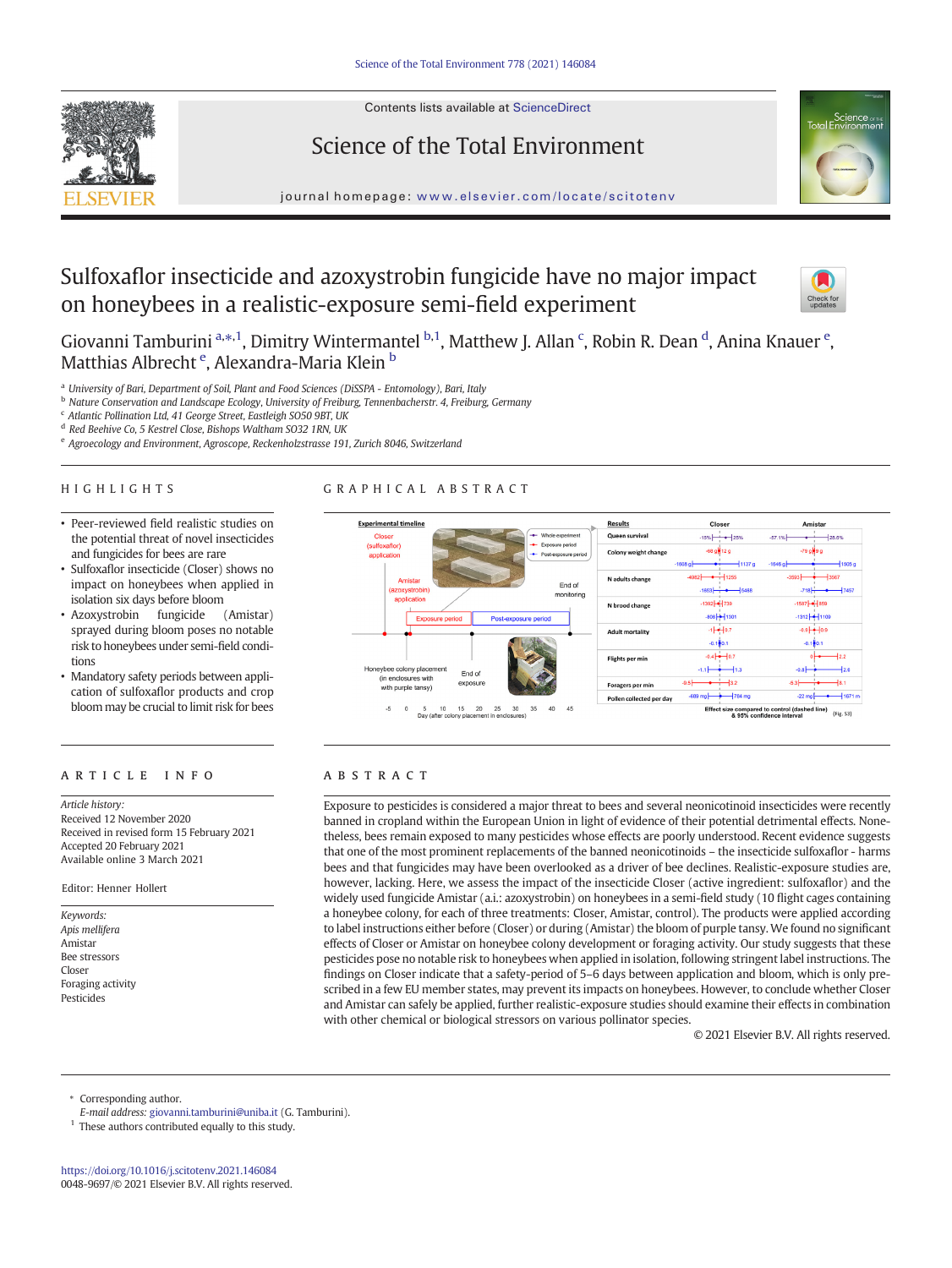# 1. Introduction

Pollinator declines exacerbate biodiversity losses and threaten global food security [\(Potts et al., 2016;](#page-7-0) [Tscharntke et al., 2012\)](#page-8-0). The Western honeybee (Apis mellifera L.) is widely kept for honey production and is the most important managed crop pollinator ([Kleijn et al.,](#page-7-0) [2015;](#page-7-0) [Klein et al., 2007](#page-7-0)) and often regarded as a representative for other bees in pesticide risk assessments [\(Quigley et al., 2019](#page-7-0); [Thompson and Pamminger, 2019](#page-8-0)). Elevated honeybee colony loss rates ([Neumann and Carreck, 2010](#page-7-0); [Potts et al., 2016](#page-7-0)) and declines in wild bee abundance [\(Dupont et al., 2011](#page-7-0); [Goulson et al., 2015](#page-7-0); [Mathiasson and Rehan, 2019\)](#page-7-0) and diversity ([Biesmeijer et al., 2006](#page-6-0); [Bommarco et al., 2012](#page-6-0); [Zattara and Aizen, 2021\)](#page-8-0) have been attributed to a combination of several factors including pesticides, lack of floral food resources and diseases ([Goulson et al., 2015;](#page-7-0) [Potts et al., 2016](#page-7-0); [Mathiasson and Rehan, 2019](#page-7-0); [Klaus et al., 2021](#page-7-0)).

Among pesticides, neonicotinoid insecticides have been most thoroughly examined for their impacts on pollinators. Evidence of their detrimental effects on different bee species [\(Gill et al., 2012;](#page-7-0) [Henry et al.,](#page-7-0) [2012;](#page-7-0) [Rundlöf et al., 2015](#page-7-0); [Tsvetkov et al., 2017;](#page-8-0) [Whitehorn et al.,](#page-8-0) [2012;](#page-8-0) [Woodcock et al., 2016\)](#page-8-0) resulted in the ban of three neonicotinoids in all outdoor crops in the European Union, leaving a gap that may largely be filled by sulfoximine-based insecticides ([Brown et al., 2016\)](#page-6-0). Some authors argue that these neurotoxins should be classified as neonicotinoids [\(Giorio et al., 2017\)](#page-7-0) as they exploit the same neuron receptors [\(Sparks et al., 2013\)](#page-8-0). As neonicotinoids, the first commercial active substance of the sulfoximines, sulfoxaflor is a systemic insecticide that spreads throughout treated crops and can contaminate their pollen and nectar [\(EFSA, 2019;](#page-7-0) [Giorio et al., 2017](#page-7-0)). Sulfoxaflor is already registered for a wide variety of crops such as wheat, oilseed rape, cotton or tomato in all inhabited continents.

While no impact of sulfoxaflor on bumblebee cognition ([Siviter et al.,](#page-7-0) [2019\)](#page-7-0), escape behavior [\(Parkinson et al., 2020](#page-7-0)) or honeybee flight activity ([Cheng et al., 2018\)](#page-6-0) was detected, detrimental effects on bumblebee reproduction [\(Siviter et al., 2020, 2018](#page-8-0)) and honeybee survival ([Cheng](#page-6-0) [et al., 2018](#page-6-0)) were found. The European Food Safety Authority (EFSA) questioned the conclusions of the most prominent study identifying a harm [\(Siviter et al., 2018\)](#page-7-0), but nonetheless concluded that sulfoxaflor poses a high risk to bees when applied outside of permanent greenhouse structures [\(EFSA, 2019](#page-7-0)). France recently banned the substance but it remains authorized in 18 EU member states [\(European Commis](#page-7-0)[sion, last accessed 11 October, 2020\)](#page-7-0). Based on industry-provided studies and the high degradability of the substance ([Xu et al., 2012\)](#page-8-0), the United States recently authorized even new uses including applications in tank mixtures with other pesticides and applications before and in some cases even during the bloom of bee-attractive crops [\(EPA, 2019\)](#page-7-0). The disagreement among different experts and regulating bodies calls for further risk assessments of sulfoxaflor applications under realistic conditions.

Pesticides other than insecticides have received less attention ([Cullen et al., 2019](#page-7-0)), although bees are frequently exposed to many different pesticides with fungicides generally being the most abundant ones detected in honeybees and their hive materials ([McArt et al.,](#page-7-0) [2017a;](#page-7-0) [Mullin et al., 2010;](#page-7-0) [Pettis et al., 2013](#page-7-0)). Fungicides are often viewed as relatively non-toxic to bees and harmful impacts on bees have so far mainly been found for ergosterol-biosynthesis inhibitor (EBI) fungicides that can reduce detoxification of other chemicals and magnify their toxicity tremendously [\(Goulson et al., 2015](#page-7-0); [McArt](#page-7-0) [et al., 2017a;](#page-7-0) [Sgolastra et al., 2017\)](#page-7-0). However, some experiments identified that also non-EBI fungicides alone ([Artz and Pitts-Singer, 2015](#page-6-0); [Bernauer et al., 2015](#page-6-0); [Ladurner et al., 2005](#page-7-0); [Zhu et al., 2014](#page-8-0)) or in interaction with other pesticides [\(De Grandi-Hoffman et al., 2013;](#page-7-0) [Zhu et al.,](#page-8-0) [2014\)](#page-8-0) can have negative effects on bees. Besides, fungicide use was linked to reductions in the geographical distribution of declining bumblebee species in the United States and to their Nosema bombi infection rate ([McArt et al., 2017b](#page-7-0)). In Belgium, failures and disorders of honeybee colonies were attributed to the presence of fungicide ([Simon-Delso et al., 2014](#page-7-0)). However, information is sparse on the potential effects of common fungicides on bees.

Azoxystrobin is a systemic broad-spectrum fungicide that is widely used in agriculture [\(Bartlett et al., 2002](#page-6-0)) and commonly found in bees and bee-collected materials [\(Genersch et al., 2010](#page-7-0); [Hladik et al., 2016](#page-7-0); [Long and Krupke, 2016](#page-7-0); [Mullin et al., 2010;](#page-7-0) [Sanchez-Bayo and Goka,](#page-7-0) [2014](#page-7-0)). There is some evidence that azoxystrobin can increase forager mortality [\(Fisher et al., 2017\)](#page-7-0) and affect the expression of genes regulating the hormonal system or energy metabolism of honeybees [\(Christen](#page-6-0) [et al., 2019\)](#page-6-0). However, these effects did either not increase with the dose or were only observed at concentrations above field-realistic levels. In addition, it is unclear whether such effects would scale up to the colony level ([Osterman et al., 2019](#page-7-0); [Wood et al., 2020](#page-8-0)).

Here, we assessed the impacts of field-realistic exposure of honeybees (Apis mellifera L.) to the insecticide Closer (active ingredient: sulfoxaflor, Corteva Agriscience) and the fungicide Amistar (active ingredient: azoxystrobin, Syngenta) in a semi-field enclosure experiment. Honeybee colonies were examined for several colony development and foraging activity parameters while being confined in large flight cages (hereafter 'enclosures') to treated or untreated purple tansy (Phacelia tanacetifolia) as well as in a subsequent post-exposure period where they were allowed to forage freely in the landscape. We hypothesize that Closer and Amistar applied according to label instructions reduce honeybee colony development and foraging activity.

#### 2. Materials & methods

#### 2.1. Study design & study site

The experiment was conducted in 2019 near Winchester in Hampshire, United Kingdom (51.0471°N, 1.4365°W) and consisted of an exposure phase of 18 days and a post-exposure monitoring phase of 27 days where bees were allowed to forage freely in the landscape. The duration of the experiment was delineated in accordance with guidance for semi-field studies (e.g. [EFSA, 2013](#page-7-0)). Honeybee colonies were placed in enclosures with purple tansy (Phacelia tanacetifolia Benth.) sprayed with Closer, Amistar, or only water (control group). In total 30 enclosures were used with 10 enclosures per treatment (but see supplementary material for the original experimental setup with the combination treatment). The enclosures (12 m  $\times$  5.9 m, height: 2 m) were separated by at least 6 m from each other and at least 10 m from the next field (wheat) and contained only one colony.

The enclosures were erected on a field sown with 5 kg ha<sup> $-1$ </sup> purple tansy and covered by nets (mesh size  $= 0.95$  mm  $\times$  1.35 mm, Howitec). A specialist spray contractor (Oxford Agricultural Trials Ltd) applied the recommended maximum rates for spray applications of 0.4 L ha<sup> $-1$ </sup> Closer (Dow AgroSciences, 120 g L<sup>-1</sup> sulfoxaflor, i.e. 48 g a.i. ha<sup>-1</sup>, product ID: ES-00461) and 1 L ha<sup>-1</sup> Amistar (Syngenta, 250 g L<sup>-1</sup> azoxystrobin, i.e. 250 g a.i. ha<sup> $-1$ </sup>, product ID: A12705B) in the respective enclosures using a portable motorized sprayer equipped with a 3 m long boom with anti-drift spraying nozzles. Applications were performed during days of adequate weather conditions. Wind speed was measured by a vane anemometer, and confirmed to be  $\lt 2$  m s<sup>-1</sup>. Matching of the nominal and actual application rates were confirmed by measuring discharge volume after application in five cages and calculating the mean application rate based on the volume of applied liquid and the product concentration.

Enclosures were randomly allocated to treatments. Following label instructions, Closer was applied before the bloom of purple tansy (i.e. on 17 July at phenological plant stage BBCH 55 as identified by consultant agronomists Cropfosters Ltd), while Amistar was sprayed one week later during the bloom of purple tansy (BBCH 63). As the label for Amistar permits applications during bee flight, the honeybees were allowed to forage within the enclosure during Amistar spraying. To prevent spray drift, the walls of the sprayed enclosures were covered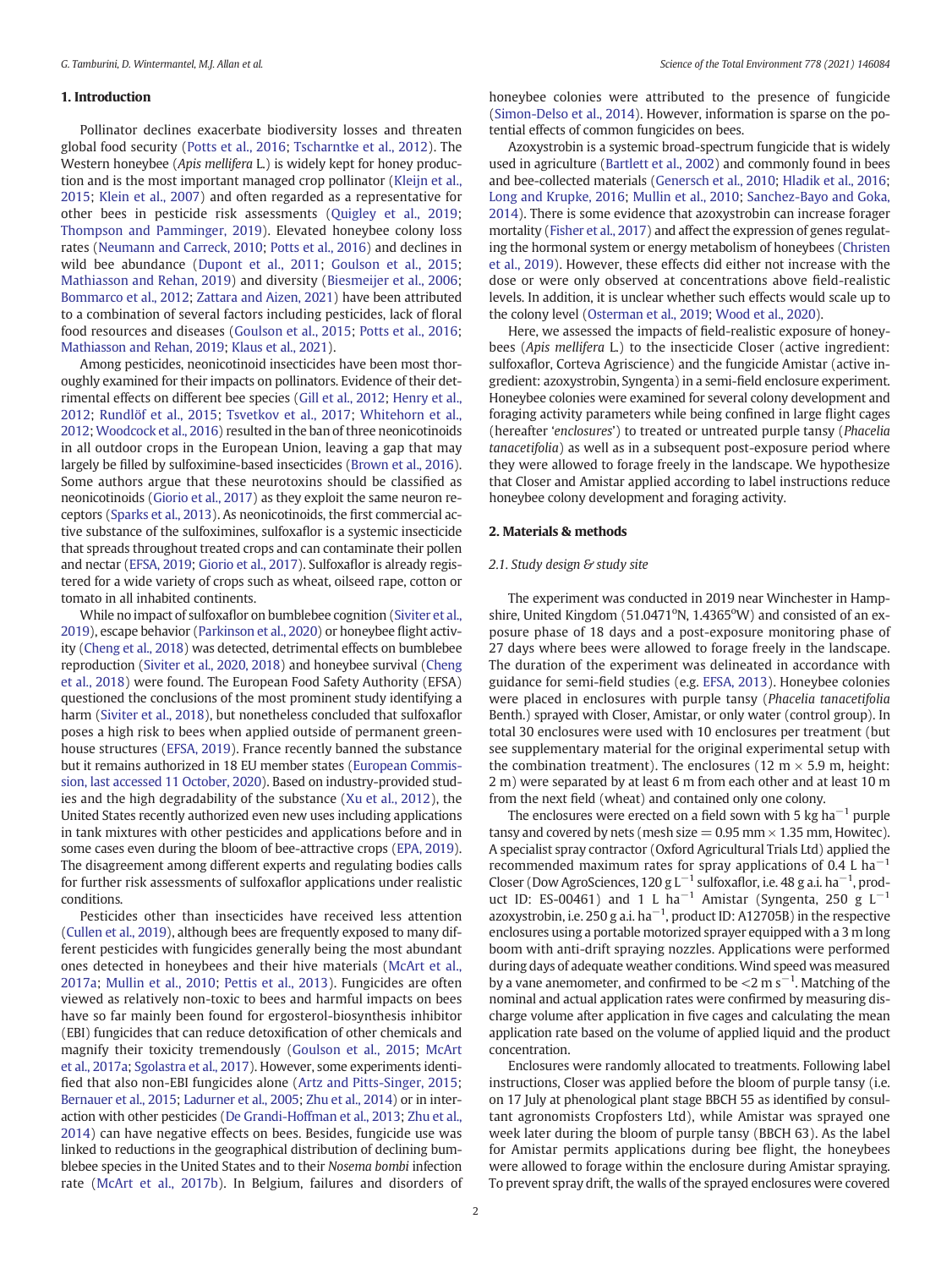with a plastic sheet during application. Enclosures that were not treated with Amistar were sprayed with water only on the same day with the same volume as the Amistar application.

The honeybee colonies were placed in a corner of the enclosures near a zipped entrance on 23 July (i.e. Day 0) at the early stages of flowering (BBCH 61), six days after the application of Closer and 1 day before the application of Amistar (Fig. S1). All colonies faced the same direction, i.e. away from the enclosure entrance towards the opposite end (Fig. S2). At each short end of the enclosure,  $5.9 \text{ m} \times 0.5 \text{ m}$  of porous fabric was pegged down to facilitate walking and counting of dead bees. In addition, two 0.5 m-wide strips were set centrally parallel to the long sides of the enclosures (Fig. S2), to facilitate the movement of the spray contractor and field technicians within the crop. A water feeder (i.e. a plastic container filled with sawdust and water) was placed inside each enclosure; the water was changed after the Amistar application, and was periodically topped up during the study.

At Day 18 (10 August), the nets of all 30 enclosures were removed to initiate the post-exposure monitoring phase. To prevent continued exposure to the applied pesticides including exposure of bees to a treatment they have not been assigned to, the purple tansy grown within the enclosures was mown and the nets were laid over the mown plants. The available forage in this period comprised the purple tansy in the surrounding 2-ha large field and a variety of wild flowers typical for the region such as Rubus fruticosus, Clematis vitalba, Brassica nigra, Chenopodium album, Taraxacum officinalis, Sonchus spp., Senecio jacobaea, etc. The experiment ended on 6 September (Day 45) after more than two brood cycles. During the study period, no extreme air temperatures occurred (minimum temperature 5 °C, maximum temperature: 32 °C) and moderate amounts of rainfall (1–16 mm) were recorded on four days during the exposure period and six days during the post-exposure period. A storm occurred on Day 17 – Day 19. In this period no assessments were conducted since bee activity during this period was largely limited.

#### 2.2. Honeybee colonies

Nucleus Buckfast honeybee colonies headed by closely-related 2 month old queens were acquired from FERA Science Ltd. (UK) in July 2018 and transferred to converter hives containing British Standard frames below a queen excluder and Mini Plus frames above. Each colony was treated against the Varroa mite using a strip of Apivar (active substance: Amitraz) before overwintering in an isolated apiary. The colonies were fed with abundant amounts of sugar syrup; small amounts of pollen substitute were also fed to every colony (Fig. S1). Colony growth was limited by removing brood frames. No signs of American Foulbrood, European Foulbrood, or Chalkbrood and only low levels of Varroa were found by an inspector from the UK National Bee Unit assessing the colonies approximately one month before the start of the experiment (Fig. S1). At Day -12, the colonies were transferred for ease of management to an untreated clover field and at Day -4/-3 equalized to have approximately 300 g of adult bees (corresponding to about 3000 individuals) and approximately equal amounts of nectar/honey, pollen, open brood, sealed brood, and empty cells/frames. The colonies were established within Mini Plus hives consisting of a bottom brood box and an upper food box (super) each containing six frames  $(217 \text{ mm} \times 160 \text{ mm})$  with a comb of approximately 1000 cells on each side. The super was prepared in advance using frames of honey stores. Each super weighed 4 kg including the box and the frames. The queen was prevented from moving from the bottom box to the upper box by a queen excluder separating the boxes. The manipulated colonies were randomly assigned to the three treatment groups. For a separate study, 10 adult worker bees per colony were sampled on Day 0 and Day 2.

# 2.3. Assessed parameters

The colonies were assessed for queen presence, their development (number of adult bees, amount of brood, brood failure, colony weight and adult bee mortality), flight and foraging activity as well as amount of pollen collected. For details regarding the sampling timeline see Fig. S1.

#### 2.3.1. Queen presence

The presence of active (i.e. egg-laying) queens was inferred from the presence of young brood during colony assessments and from examinations of brood photos (see paragraph 2.3.3). If no eggs were found on the photo of one particular date, photos taken earlier or later were inspected to confirm queen failure and to determine the approximate date of occurrence. For instance, if in a colony assessment, young pupae but no eggs were found, queen failure was estimated to have occurred three days earlier. The presence of queen cells was also taken as an indicator of queen failure.

#### 2.3.2. Change in number of adults and brood cells

The number of adult bees and the amount of brood (i.e. number of open and sealed brood cells) were assessed on Days -1, 21, and 44, i.e. before the exposure period, shortly after and at the end of the experiment. The number of adult bees was visually estimated by comparing frames with bees to reference photos with known numbers of bees. The amount of brood was visually assessed by estimating their percentage coverage on each frame side to the nearest 10%. We calculated the change in both number of adult bees and brood cells over the exposure period (difference between Day 21 and Day -1) as well as over the whole experiment (difference between Day 44 and Day -1).

#### 2.3.3. Brood failure

Brood development was evaluated on one side of a study frame per colony, which incorporated a removable queen excluder used for ensuring that the brood on these frames were of the same age. For this, the queen was confined to the frame from Day -4 or -3 to Day -1 when the frame side was photographed for the first time. Subsequent photos were taken on Days -1, 4, 9, 14, 20, 27, 32, 38, and 44 to capture the development of the brood at different key developmental stages in two complete brood cycles. The photos were evaluated using image recognition software able to distinguish between eggs, larvae, capped brood cells and empty cells (HiveAnalyzer by Visionalytics, Stuttgart). We used these data to estimate the final (Day 44) percentage of brood failure for each colony. However, as the recognition of eggs was not reliable on Days 6 and 34, we only considered the number of larvae as reference points for those dates.

# 2.3.4. Change in colony weight

The colonies including bees as well as food and brood frames were weighed three times (Days 2, 16 and 45). We calculated the difference in weight at the end of both exposure and post-exposure phases compared to the initial one (Weight<sub>Dav16 or 45</sub> – Weight<sub>Dav2</sub>).

# 2.3.5. Adult bee mortality

Mortality of adult worker bees was estimated almost daily during the exposure phase (13 assessments between Days 2–17) by counting and removing the number of dead bees from a trap attached to the hive (c. 30 cm  $\times$  20 cm; based on [Hendriksma and Härtel, 2010\)](#page-7-0) and fabric placed on the ground. During the post-exposure phase, bee mortality by trap inspection was assessed roughly every second day (9 assessments, between Days 25–42; Fig. S1) while fabric inspection was stopped when colonies were moved at the end of the exposure phase.

#### 2.3.6. Flight and foraging activity

Flight and foraging activity were mostly assessed on the same days as bee mortality (13 and 11 assessments during the exposure and post-exposure phase, respectively; Fig. S1). Flight activity was estimated by counting the number of bees entering the hive within 1 min using a click-counter. Similarly, foraging activity was assessed by counting the number of bees found in a quadrat (1 m  $\times$  1 m) placed at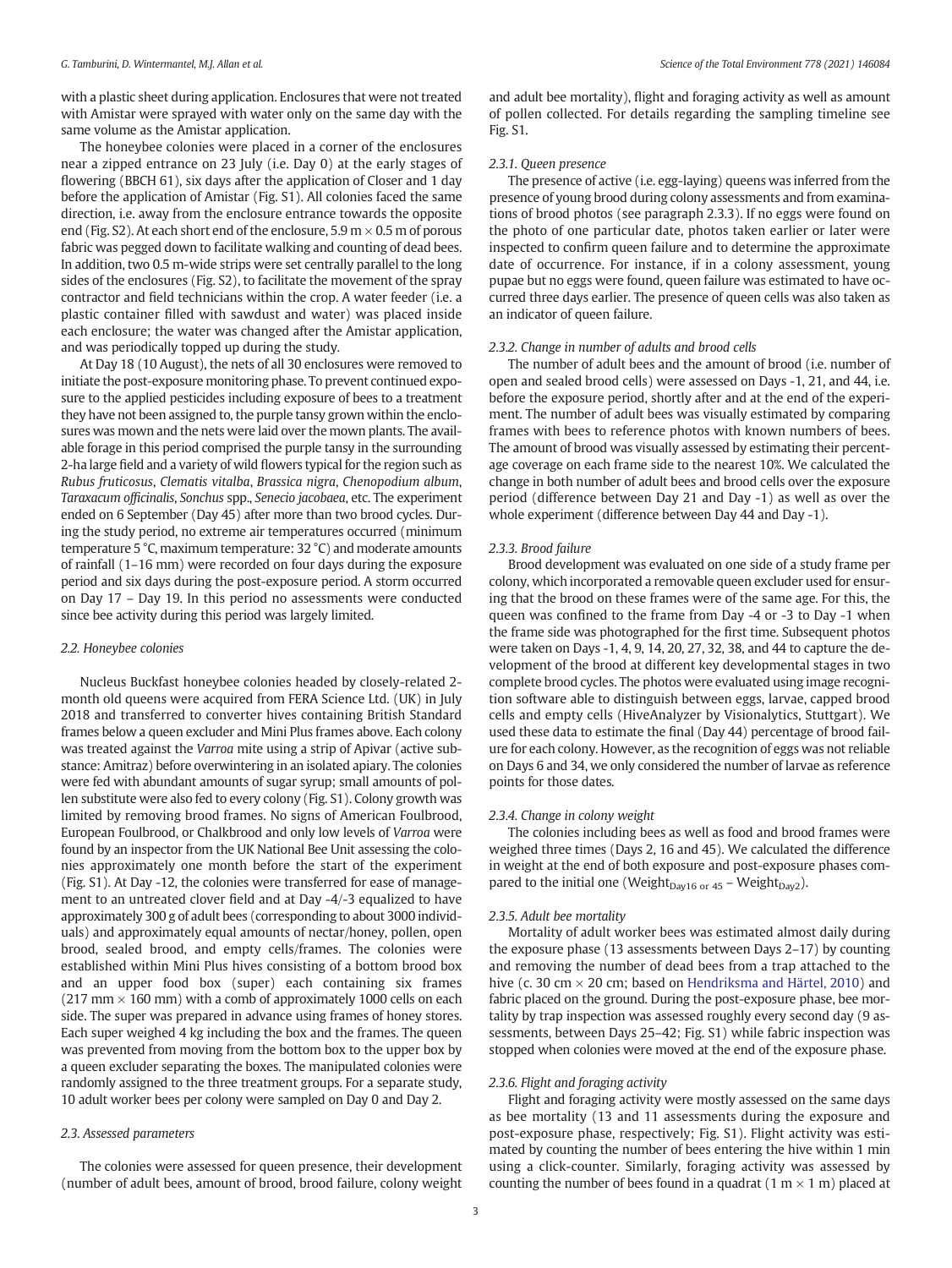<span id="page-3-0"></span>three random locations within the enclosure for 1 min each. All bees inside the quadrat were considered foragers and counts of the three measurements were summed up. Observations were conducted during adequate weather conditions ( $\geq 13$  °C, no rain, wind speed  $\lt 2$  m s<sup>-1</sup>).

#### 2.3.7. Pollen collection

The amount of pollen collected by foragers was assessed on Day 38 and 42 by weighing pollen from pollen traps incorporated in the hive bottoms that were activated 24 h before by moving a pollen stripping grid in front of the hive entrances.

#### 2.4. Statistical analyses

The analyses presented here explore the differences between control, Closer and Amistar treatments. These treatment groups did not differ in the initial number of bees, brood cells and weight (Table S3, Fig. S5). Six colonies whose queens were found rejected by the colony on Day 1 (one control colony) or still not laying on Day 4 (one control, one Closer and three Amistar colonies) were excluded from all the analyses. All analyses were done in R version 4.0.2.

# 2.4.1. Queen presence

We first tested whether pesticide exposure affected the presence of active queens (i.e. egg-laying) in the colonies over time. We performed Kaplan-Meier Survival analysis ([Klein and Moeschberger, 2006;](#page-7-0) [Wei,](#page-8-0) [1992\)](#page-8-0), including pesticide treatment as a fixed factor (categorical, three levels). Survival curves were compared using the log-rank test. The analysis was computed with "survival" package ([Therneau, 2020\)](#page-8-0) considering 24 colonies (8 control, 9 Closer, 7 Amistar).

#### 2.4.2. Colony growth and activity

All the colonies where the queen was found rejected, not laying or only barely laying during the experiment were further removed since queen absence or abnormal behavior greatly influence colony dynamics and activity. We found three of such colonies during the post exposure phase (1 control and 2 Amistar). To better understand short- and longer-term effects of pesticides, we analyzed data regarding exposure and post-exposure phases, separately. Analyses regarding the exposure phase included data from 24 enclosures (8 control, 9 Closer, 7 Amistar), those of the post-exposure phase 21 enclosures (7 control, 9 Closer, 5 Amistar). To test the effects of the pesticides on the change in the number of adults, brood cells, brood failure and change in hive weight we run a total of seven linear models (LMs; one record per enclosure). All models included pesticide treatment as a categorical predictor (three levels). We also included the initial colony strength (i.e. the sum of the initial number of adults and brood cells, continuous) as covariate, in order to account for variations in initial colony size that could have affected colony dynamics. The number of dead adult bees, flight activity, foraging activity and pollen collection were analyzed with a total of six linear mixed-effects models (LMMs; multiple records per enclosure). All models included pesticide treatment, Day (continuous) and their interaction as fixed effects, the initial colony strength as covariate and the enclosure ID as a random factor. The number of dead adult bees and the number of flights were log- and square root- transformed, respectively. Initial colony strength was centred to mean  $= 0$  and standardized to  $SD = 0.5$ . Normality and homoscedasticity of the model residuals were validated graphically. Final models were estimated using the REML method in the "lme4" packages [\(Bates and Mächler,](#page-6-0) [2014;](#page-6-0) [Pinheiro et al., 2007](#page-7-0)) implemented in R version 4.0.2 ([R Core](#page-7-0) [Team, 2020](#page-7-0)).

# 3. Results

The proportion of living egg-laying queens did not differ across pesticide treatments (Fig. 1,  $P = 0.250$ , log-rank test). Colonies exposed to Amistar presented the lowest proportion of active queens at the end of



Fig. 1. The Kaplan–Meier survival curves showing the effects of spray application of the product Closer (sulfoxaflor) and Amistar (azoxystrobin) compared to the control treatment on the proportion of active (i.e. egg-laying) honeybee queens during the experiment (both exposure and post-exposure phase) Abbreviation: n.s., not significant. For details on the experimental timeline see Fig. S1.

the experiment (5 out of 7 colonies), compared to the Closer (9 out of 9 colonies) and control (7 out of 8 colonies) treatments. We found no evidence that Closer or Amistar exposure might influence the development (change in the number of adults and brood cells, brood failure), change in hive weight (a proxy for food reserves) or the activity (flight activity, number of dead adult bees and foraging activity) of honeybees during both the exposure and post-exposure phases [\(Table](#page-4-0) 1, [Figs. 2](#page-5-0), S3). Honeybees exposed to Amistar collected more pollen during the post-exposure phase than bees of the other treatments, but the differences were only marginally significant (Tukey multiple comparison test: Amistar vs. control:  $P = 0.057$ ; Closer vs. Amistar:  $P = 0.061$ ; Closer vs. control:  $P = 0.985$ , [Fig. 2h](#page-5-0)). The number of dead adult bees slightly increased during the exposure phase and decreased during the post-exposure phase, irrespectively of treatments. Flight activity generally increased during the experiment. Moreover, we found the initial colony strength to positively influence foraging activity and pollen collection, whereas it negatively affected the change in colony weight during the post-exposure phase.

# 4. Discussion

We hypothesized that field-realistic exposure (following product label instructions) to two common pesticides, the insecticide Closer (containing sulfoxaflor) and the fungicide Amistar (containing azoxystrobin) would deteriorate honeybee health. But, we did not find any impact on the development or the activity of honeybee colonies.

Our results indicate that Closer poses no substantial risk to honeybees that are exposed to the insecticide six days after spraying. However, honeybees that are exposed to Closer during or shortly after its application may be negatively impacted ([EFSA, 2019](#page-7-0)). High degradation rates of sulfoxaflor imply that at the moment of application residue levels are substantially higher with potential implications for honeybees ([Cheng et al., 2018;](#page-6-0) [Siviter and Muth, 2020\)](#page-7-0). In fact, recent semi-field studies in which honeybees were either directly exposed to insecticide spray or visited treated flowers in full bloom one day after application, showed that sulfoxaflor or sulfoxaflor-based products (Transform, Closer) increase honeybee mortality, resource consumption and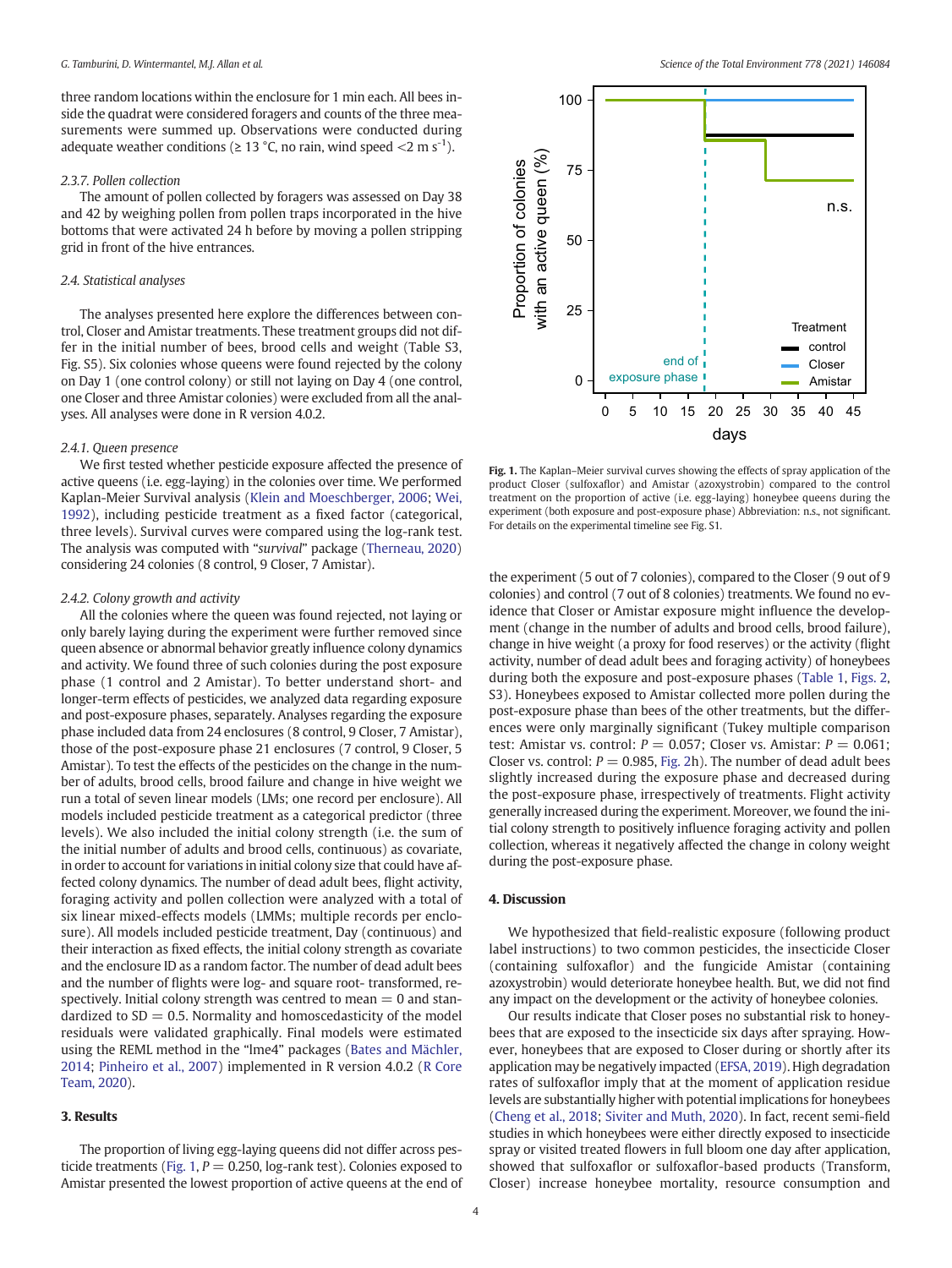#### <span id="page-4-0"></span>Table 1

Results of the linear and linear mixed effects models testing the effects of treatment (sulfoxaflor, azoxystrobin, control) and time (days since colonies were introduced in the enclosures) on colony development (change in number of adult bees and brood cells), hive weight (change in hive weight), adult bee mortality (number of dead bees), brood mortality (proportion of failed brood), flight and foraging activity (number of flights and number of flower visiting bees) and pollen collection during the exposure phase (hives in the enclosures) and during the post exposure phase (hives outside the enclosures). All models also included initial colony strength (number of adults and brood cells) as covariate. Significant (P < 0.05) effects are highlighted in bold. For details on the experimental timeline see Fig. S1.

| Exposure phase                  |              |                          |                          | Post-exposure phase            |              |                     |            |
|---------------------------------|--------------|--------------------------|--------------------------|--------------------------------|--------------|---------------------|------------|
| Variable                        | Sum Sq       | F-value                  | $P$ -value               | Variable                       | Sum Sq       | F-value             | $P$ -value |
| Change in number of adult bees  |              |                          |                          |                                |              |                     |            |
| Treatment                       | 540,333.0    | 0.41                     | 0.671                    | Treatment                      | 440,407.0    | 0.34                | 0.717      |
| Initial colony strength         | 1,189,736.0  | 1.80                     | 0.198                    | Initial colony strength        | 503,121.0    | 0.78                | 0.391      |
| Change in number of brood cells |              |                          |                          |                                |              |                     |            |
| Treatment                       | 17.023.290.0 | 1.50                     | 0.251                    | Treatment                      | 34,418,420.0 | 2.33                | 0.128      |
| Initial colony strength         | 557,033.0    | 0.10                     | 0.758                    | Initial colony strength        | 12,196.0     | 0.00                | 0.968      |
| Proportion of failed brood      |              |                          |                          |                                |              |                     |            |
|                                 |              | $\overline{\phantom{0}}$ | $\overline{a}$           | Treatment                      | 0.4          | 0.37                | 0.695      |
| ÷                               |              | $\overline{\phantom{a}}$ | $\overline{a}$           | Initial colony strength        | 0.0          | 0.00                | 0.639      |
| Change in colony weight         |              |                          |                          |                                |              |                     |            |
| Treatment                       | 0.0          | 2.48                     | 0.111                    | Treatment                      | 0.2          | 0.10                | 0.903      |
| Initial colony strength         | 0.0          | 2.07                     | 0.166                    | <b>Initial colony strength</b> | 7.4          | 6.71                | 0.019      |
| <b>Variable</b>                 |              | $\chi$ 2                 | P-value                  | <b>Variable</b>                |              | $\chi$ <sub>2</sub> | P-value    |
| Number of dead bees             |              |                          |                          |                                |              |                     |            |
| Treatment                       |              | 1.49                     | 0.474                    | Treatment                      |              | 0.05                | 0.974      |
| <b>Day</b>                      |              | 7.14                     | 0.007                    | Day                            |              | 33.90               | < 0.001    |
| Treatment:Day                   |              | 0.26                     | 0.876                    | Treatment:Day                  |              | 0.10                | 0.951      |
| Initial colony strength         |              | 1.51                     | 0.219                    | Initial colony strength        |              | 0.01                | 0.923      |
| Number of flights               |              |                          |                          |                                |              |                     |            |
| Treatment                       |              | 4.30                     | 0.117                    | Treatment                      |              | 1.35                | 0.501      |
| Day                             |              | 38.45                    | < 0.001                  | Day                            |              | 8.04                | 0.005      |
| Treatment:Day                   |              | 0.37                     | 0.829                    | Traetment:Day                  |              | 2.85                | 0.240      |
| Initial colony strength         |              | 11.08                    | 0.001                    | Initial colony strength        |              | 0.31                | 0.578      |
| Number of foraging bees         |              |                          |                          |                                |              |                     |            |
| Treatment                       |              | 3.35                     | 0.187                    |                                |              |                     |            |
| Day                             |              | 1.32                     | 0.250                    |                                |              |                     |            |
| Treatment:Day                   |              | 0.11                     | 0.946                    |                                |              |                     |            |
| Initial colony strength         |              | 10.38                    | 0.001                    | $\overline{\phantom{0}}$       |              |                     |            |
| Pollen collection               |              |                          |                          |                                |              |                     |            |
|                                 |              |                          | $\overline{\phantom{0}}$ | <b>Treatment</b>               |              | 7.49                | 0.024      |
| $\overline{\phantom{a}}$        |              | $\overline{\phantom{0}}$ | -                        | Day                            |              | 47.14               | < 0.001    |
|                                 |              |                          |                          | Treatment:Day                  |              | 2.93                | 0.231      |
| $\overline{\phantom{a}}$        |              |                          | $\overline{\phantom{a}}$ | Initial colony strength        |              | 4.50                | 0.034      |

oxidative stress ([Chakrabarti et al., 2020;](#page-6-0) [Cheng et al., 2018;](#page-6-0) [Louque,](#page-7-0) [2018](#page-7-0)). These studies used recommended application rates and reflect worst-case scenarios for applications during crop bloom. Interestingly, in two of these studies, honeybee mortality was only increased within the first days after application ([Cheng et al., 2018;](#page-6-0) [Louque, 2018](#page-7-0)).

Our semi-field study was designed to simulate realistic exposure to Closer in those EU member states that prescribe a 5-day safety period between application and crop bloom (Spain, Italy, Croatia and Bulgaria; [Corteva, 2020](#page-6-0)). However, in practice, this safety period may not always be respected due to difficulties in anticipating the onset of flowering. Some labels contain indications about plant development stages (BBCH) during which applications are allowed, but these are often incautious, permitting applications until the immediate stage before flowering (BBCH = 59; [Corteva, 2020](#page-6-0)). Therefore, it is questionable that this indication helps farmers respect the 5-day safety period. Other EU member states that authorized the insecticide prescribe shorter safety periods and Belgium even allows applications during crop bloom (Corteva, last accessed on 1 October 2020). Closer applications during bloom are also permitted in fruiting or cucurbit vegetables and strawberries in the United States or any crops in South Africa (Corteva). In addition, even though in some countries applications should not be done in presence of weeds, contamination of wild flowers can occur, which sometimes poses a larger threat than insecticide exposure through the treated crop [\(David et al., 2016;](#page-7-0) [Long and Krupke, 2016\)](#page-7-0).

Our study adds to the existing evidence that compliance to stringent label instructions regarding the application timing of Closer in flowering crops is important in limiting their impacts on honeybees.

Under the conditions of our experiment, Amistar had no marked adverse effects on colony strength or activity. Our findings, however, do not contradict previous studies that found azoxystrobin to impact honeybees because of the different exposure conditions adopted in those experiments. For example, azoxystrobin (product Quadris) decreased honeybee forager survival in a wind tunnel chamber experiment but only when applied at twice the label dose or at the label dose (213 g active ingredient (a.i.) per hectare) in combination with the fungicide iprodione (product: Iprodione 2SE Select; [Fisher et al., 2017\)](#page-7-0).

We observed c. 48% higher pollen collection during the postexposure phase in colonies exposed to Amistar compared to both the control and the Closer group, but the probability of obtaining differences this large exceeded slightly the conventional significance level  $\alpha$  of 0.05 ([Fig. 2](#page-5-0)h). Differences in pollen collection but not in other relevant endpoints measured during the same period (e.g. flight activity, change in colony weight and number of adults) may indicate a potential effect of Amistar on colony resource consumption and use efficiency. However, we are aware that marginally significant results should be interpreted cautiously and the observed differences in pollen collection may be a consequence of the slightly but not statistically significantly higher number of brood cells found during the post-exposure period in the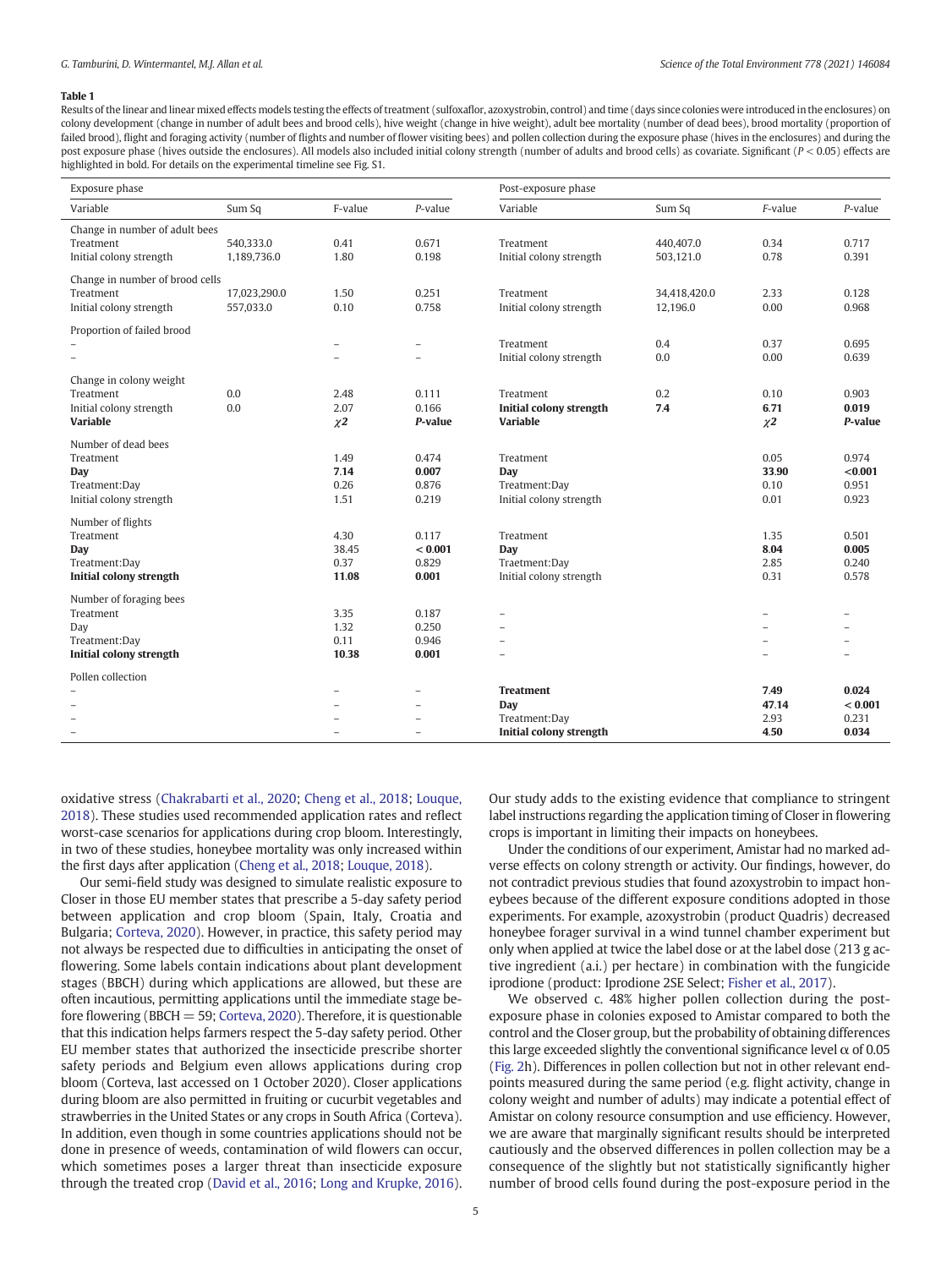<span id="page-5-0"></span>

Fig. 2. Effects of spray application of the product Closer (sulfoxaflor) and Amistar (azoxystrobin) compared to the control treatment on honeybees during and after the exposure phase (see [Table 1](#page-4-0)): effects of treatments on change in the number of adult bees (a) and brood cells (b), proportion of failed brood (c), change in colony weight (d), number of dead bees (e), flight activity (f), foraging activity (g) and pollen collection (h). Plots display prediction lines, partial residuals and, for linear model results, confidence bands (95%, a-d). Abbreviation: n.s., not significant. For details on the experimental timeline see Fig. S1.

colonies exposed to Amistar [\(Fig. 1](#page-3-0)b;  $P = 0.128$ ). We are also aware that our data on pollen collection cover only two days and that the pollen in the traps reflect only a portion of the total collected pollen. Therefore, more research is needed to further investigate the potential mechanisms underpinning pollen collection in response to treatments.

We found no effects of treatments on the proportion of active queens at the end of the experiment. Recent studies, however, reported evidence for impacts of neonicotinoid insecticides on honeybee queen fecundity and survival by altering their behavior and physiology ([Dussaubat et al., 2016](#page-7-0); [Kairo et al., 2016;](#page-7-0) [Wu-Smart and Spivak,](#page-8-0)

[2016\)](#page-8-0). It has also been suggested that pesticides (miticides and a mixture of insecticide and fungicide) might alter the semiochemicals released by queen mandibular glands, affecting interactions with workers [\(Walsh et al., 2020\)](#page-8-0). Moreover, studies on queen response to fungicides are scarce. [Johnson and Percel \(2013\)](#page-7-0) found no alterations in the survival and development of queens reared by nurse bees feeding on pollen contaminated with a fungicide (pyraclostrobin) but they did not test effects on queen-worker interactions. Considering the importance of queen health for the development and survival of honeybee colonies [\(Winston, 1991](#page-8-0)), more studies are needed to better understand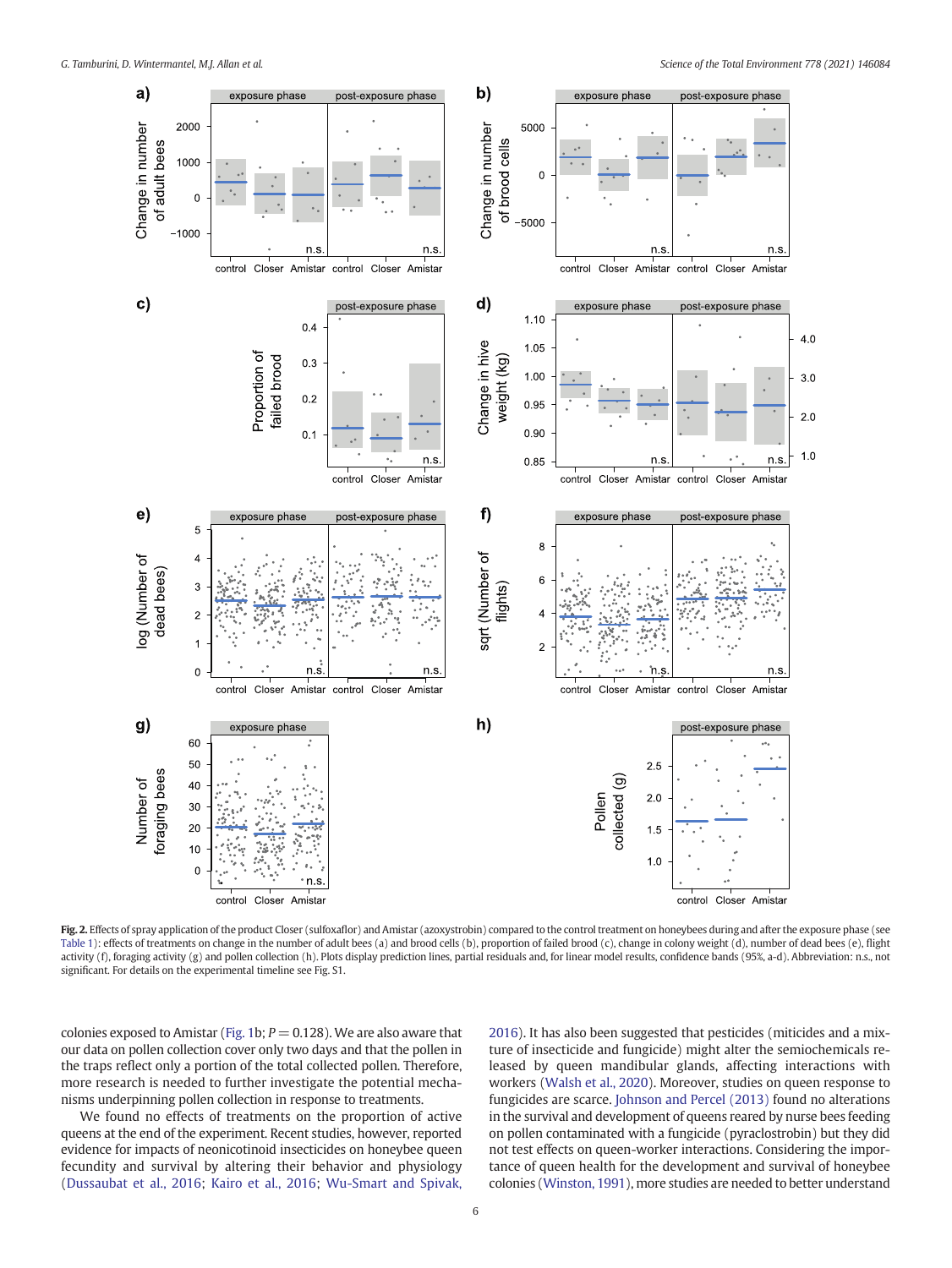<span id="page-6-0"></span>queen physiological and behavioral responses to pesticides commonly used in the field.

We found initial colony strength (i.e. the sum of the initial number of adults and brood cells) to be negatively correlated with the change in colony weight in the post-exposure phase ( $P = 0.019$ ). Moreover, initial colony strength increased the number of flights and foraging bees during the exposure phase and the pollen collection in the post exposure phase. These findings suggest that density-dependent mechanisms might have driven colony dynamics [\(Khoury et al., 2011](#page-7-0)), with smaller colonies at the beginning of the experiment being able to gain more weight. Available pollen and nectar resources within the enclosures were probably insufficient to properly feed the largest colonies, that did not increase in weight despite the higher foraging activity. However, considering that initial colony strength did not affect how the numbers of brood cells, adult bees and dead bees evolved during the experiment, differences in weight change probably reflect changes in stored resources within the colonies, which buffered pollen and nectar shortages in the enclosures.

Although we found no major impacts of Closer or Amistar on honeybee colonies, we cannot exclude that honeybees exposed to other stressors might respond differently. There is in fact a growing consensus that the increased honeybee colony losses observed in the last decades are driven by the interactive impact of concurrent factors, such as exposure to pesticides, pressure of pests and pathogens, limited resources and poor forage quality ([Goulson et al., 2015\)](#page-7-0). For example, poorquality diets can increase the mortality of honeybees infected with Israeli Acute Paralysis Virus ([Dolezal et al., 2019\)](#page-7-0). Pesticides can enhance the impact of common microbial pathogens such the invasive microsporidian Nosema ceranae, the Black Queen Cell Virus or the Deformed Wing Virus on honeybee health [\(De Grandi-Hoffman et al.,](#page-7-0) [2013;](#page-7-0) [Doublet et al., 2015;](#page-7-0) [Fine et al., 2017](#page-7-0)). Moreover, different pesticides can interact with each other, as was shown for fungicides that are relatively non-toxic by themselves but potentially increase the toxicity of insecticides [\(Iverson et al., 2019](#page-7-0); [Sgolastra et al., 2017, 2018;](#page-7-0) [Tosi](#page-8-0) [and Nieh, 2019](#page-8-0); [Wade et al., 2019\)](#page-8-0). Nevertheless, the majority of the studies investigating interactions among stressors are conducted in highly controlled environments (i.e. laboratory). Our understanding of the effects of multiple stressors on honeybee health under field conditions is still limited and it constitutes an important knowledge gap.

Our results cannot be generalized to other important pollinator groups such as bumblebees and solitary bees. Sensitivity to pesticides varies strongly among bee species with some species exhibiting a much higher sensitivity than honeybees at least when body weight differences are not considered (Arena and Sgolastra, 2014). Honeybees were shown to be better than bumblebees at clearing a neonicotinoid insecticide ([Cresswell et al., 2014\)](#page-7-0) and appear to be more resilient than wild bees at the reproductive level (i.e. is the colony level for social bees; [Wood et al., 2020\)](#page-8-0). Most notably, a large-scale field experiment in Sweden showed strong effects of a neonicotinoid on solitary bees and bumblebees ([Rundlöf et al., 2015;](#page-7-0) [Wintermantel et al., 2018\)](#page-8-0) but not on honeybees ([Osterman et al., 2019\)](#page-7-0), even though other studies found no effects of neonicotinoids on wild bees [\(Thompson et al.,](#page-8-0) [2016;](#page-8-0) [Ruddle et al., 2018\)](#page-7-0). Our results, hence, do not contradict feeding-experiments finding direct effects of sulfoxaflor on bumblebee reproduction [\(Siviter et al., 2020, 2018\)](#page-8-0) or a meta-analysis showing negative effects of exposure to field-realistic sulfoxaflor doses on bees in general [\(Siviter and Muth, 2020](#page-7-0)).

This is one of the first studies to experimentally test the effects of a sulfoximine-based insecticide and a fungicide on honeybees under realistic semi-field conditions. To simulate exposure conditions in the field, we followed label instructions and used commercial formulations rather than only the active ingredients, sulfoxaflor and azoxystrobin, as widely used co-formulants and adjuvants in agrochemicals can be toxic to honeybees (Ciarlo et al., 2012; [Zhu et al., 2014;](#page-8-0) [Mullin, 2015\)](#page-7-0). Here, we found no impact of Closer (sulfoxaflor) on the development and activity of honeybee colonies that were exposed to treated plants six days after application. This finding suggests that the period between application and crop bloom was sufficiently long to prevent impacts. A wider implementation of such a safety period may therefore help protecting honeybees. Our semi-field experiment revealed also no marked impacts of Amistar (azoxystrobin) on honeybees, even though there was an indication that the fungicide may affect pollen foraging activity, which deserves attention. The implementation of (semi-)field studies considering longer post-exposure phase and measuring overwintering success might also be useful to better understand the overall impact of these pesticides on honeybees. Finally, more research is needed to explore bee responses to the exposure to multiple pesticides or to pesticides in combination with concurrent stressors such as pathogens or resource limitations that are overwhelmingly ignored in regulatory pesticide risk assessments.

### Declaration of competing interest

The authors declare that they have no known competing financial interests or personal relationships that could have appeared to influence the work reported in this paper.

### Acknowledgments

The research leading to these results has received funding from the European Union's Horizon 2020 research and innovation programme under grant agreement No 773921, Poshbee Project ([www.poshbee.eu\)](http://www.poshbee.eu) to AMK, MJA, RRD and MA.

#### Appendix A. Supplementary data

Supplementary data to this article can be found online at [https://doi.](https://doi.org/10.1016/j.scitotenv.2021.146084) [org/10.1016/j.scitotenv.2021.146084.](https://doi.org/10.1016/j.scitotenv.2021.146084)

#### References

- Arena, M., Sgolastra, F., 2014. A meta-analysis comparing the sensitivity of bees to pesticides. Ecotoxicology 23, 324–334. <https://doi.org/10.1007/s10646-014-1190-1>.
- Artz, D.R., Pitts-Singer, T.L., 2015. Effects of fungicide and adjuvant sprays on nesting behavior in two managed solitary bees, Osmia lignaria and Megachile rotundata. PLoS One 10, 1–19. <https://doi.org/10.1371/journal.pone.0135688>.
- Bartlett, D.W., Clough, J.M., Godwin, J.R., Hall, A.A., Hamer, M., Parr-Dobrzanski, B., 2002. The strobilurin fungicides. Pest Manag. Sci. 58, 649–662. [https://doi.org/10.1002/](https://doi.org/10.1002/ps.520) [ps.520](https://doi.org/10.1002/ps.520).
- Bates, D., Mächler, M., 2014. Package "lme4"[: Linear Mixed-effects Models Using Eigen](http://refhub.elsevier.com/S0048-9697(21)01151-7/rf0020) [and S4](http://refhub.elsevier.com/S0048-9697(21)01151-7/rf0020).
- Bernauer, O.M., Gaines-Day, H.R., Steffan, S.A., 2015. Colonies of bumble bees (Bombus impatiens) produce fewer workers, less bee biomass, and have smaller mother queens following fungicide exposure. Insects 6, 478–488. [https://doi.org/10.3390/](https://doi.org/10.3390/insects6020478) [insects6020478](https://doi.org/10.3390/insects6020478).
- Biesmeijer, J.C., Roberts, S.P.M., Reemer, M., Ohlemüller, R., Edwards, M., Peeters, T., Schaffers, A.P., Potts, S.G., Kleukers, R., Thomas, C.D., Settele, J., Kunin, W.E., 2006. Parallel declines in pollinators and insect-pollinated plants in Britain and the Netherlands. Science 313, 351–354. <https://doi.org/10.1126/science.1127863>.
- Bommarco, R., Lundin, O., Smith, H.G., Rundlöf, M., 2012. Drastic historic shifts in bumblebee community composition in Sweden. Proc. R. Soc. B Biol. Sci. 279, 309–315. [https://doi.org/10.1098/rspb.2011.0647.](https://doi.org/10.1098/rspb.2011.0647)
- Brown, M.J.F., Dicks, L.V., Paxton, R.J., Baldock, K.C.R., Barron, A.B., Chauzat, M.P., Freitas, B.M., Goulson, D., Jepsen, S., Kremen, C., Li, J., Neumann, P., Pattemore, D.E., Potts, S.G., Schweiger, O., Seymour, C.L., Stout, J.C., 2016. A horizon scan of future threats and opportunities for pollinators and pollination. PeerJ 2016. [https://doi.org/](https://doi.org/10.7717/PEERJ.2249) [10.7717/PEERJ.2249.](https://doi.org/10.7717/PEERJ.2249)
- Chakrabarti, P., Carlson, E.A., Lucas, H.M., Melathopoulos, A.P., Sagili, R.R., 2020. Field rates of SivantoTM (flupyradifurone) and transform® (sulfoxaflor) increase oxidative stress and induce apoptosis in honey bees (Apis mellifera L.). PLoS One 15, 1–15. [https://doi.org/10.1371/journal.pone.0233033.](https://doi.org/10.1371/journal.pone.0233033)
- Cheng, Y., Bu, Y., Tan, L., Wu, W., Li, J., Zhou, J., Zhai, A., Shan, Z., 2018. A semi-fi[eld study to](http://refhub.elsevier.com/S0048-9697(21)01151-7/rf0050) [evaluate effects of sulfoxa](http://refhub.elsevier.com/S0048-9697(21)01151-7/rf0050)flor on honey bee (Apis mellifera). Bull. Insectology 71, [225](http://refhub.elsevier.com/S0048-9697(21)01151-7/rf0050)–233.
- Christen, V., Krebs, J., Fent, K., 2019. Fungicides chlorothanolin, azoxystrobin and folpet induce transcriptional alterations in genes encoding enzymes involved in oxidative phosphorylation and metabolism in honey bees (Apis mellifera) at sublethal concentrations. J. Hazard. Mater. 377, 215–226. <https://doi.org/10.1016/j.jhazmat.2019.05.056>.
- Ciarlo, T.J., Mullin, C.A., Frazier, J.L., Schmehl, D.R., 2012. Learning impairment in honey bees caused by agricultural spray adjuvants. PLoS One 7, e40848. [https://doi.org/](https://doi.org/10.1371/journal.pone.0040848) [10.1371/journal.pone.0040848.](https://doi.org/10.1371/journal.pone.0040848)

Corteva, 2020. [Closer Product Labels](http://refhub.elsevier.com/S0048-9697(21)01151-7/rf0065).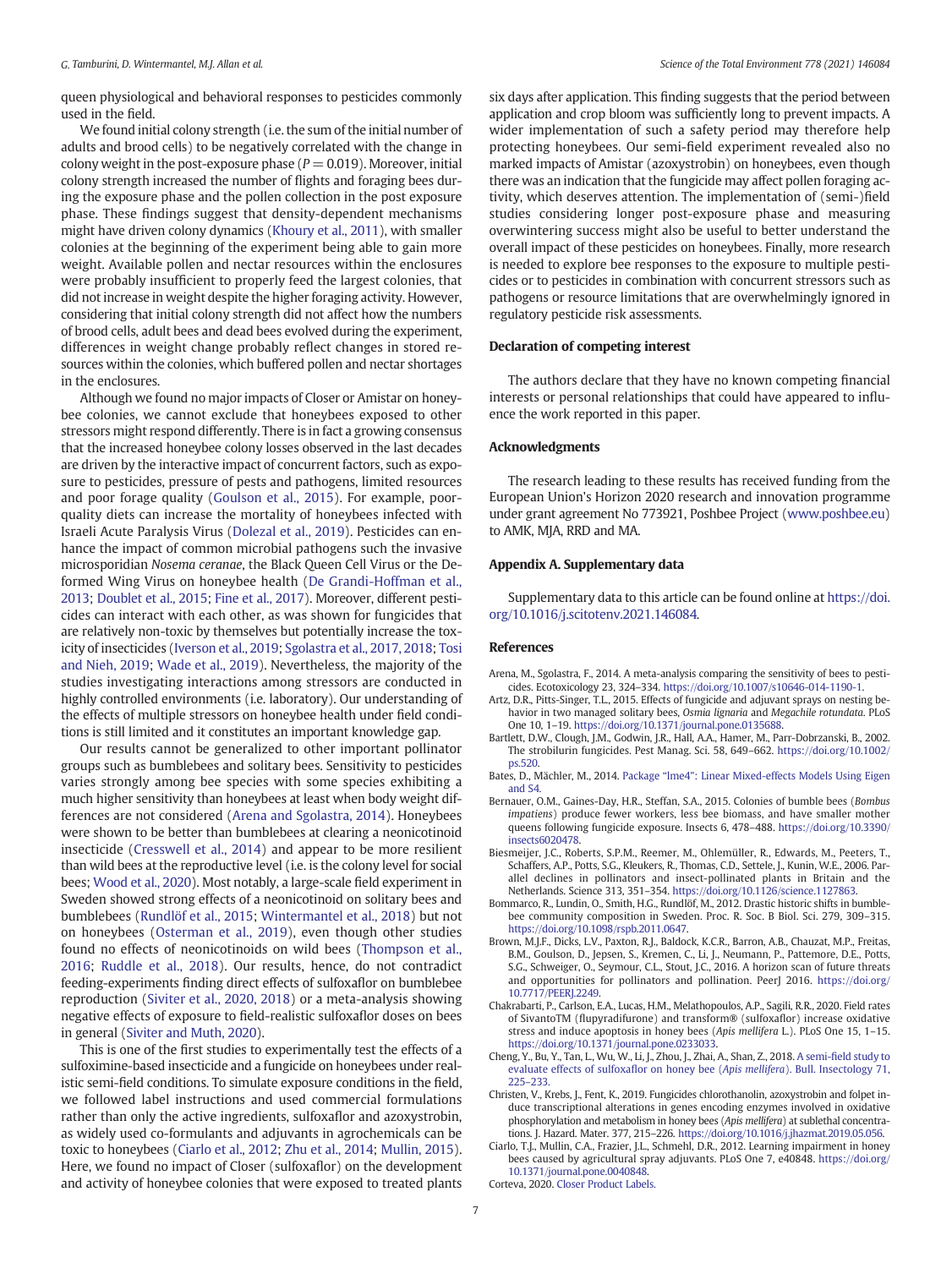- <span id="page-7-0"></span>Cresswell, J.E., Robert, F.X.L., Florance, H., Smirnoff, N., 2014. Clearance of ingested neonicotinoid pesticide (imidacloprid) in honey bees (Apis mellifera) and bumblebees (Bombus terrestris). Pest Manag. Sci. 70, 332–337. [https://doi.org/10.1002/](https://doi.org/10.1002/ps.3569) [ps.3569](https://doi.org/10.1002/ps.3569).
- Cullen, M.G., Thompson, L.J., Carolan, J.C., Stout, J.C., Stanley, D.A., 2019. Fungicides, herbicides and bees: a systematic review of existing research and methods. PLoS One 14, 1–17. <https://doi.org/10.1371/journal.pone.0225743>.
- David, A., Botías, C., Abdul-Sada, A., Nicholls, E., Rotheray, E.L., Hill, E.M., Goulson, D., 2016. Widespread contamination of wildflower and bee-collected pollen with complex mixtures of neonicotinoids and fungicides commonly applied to crops. Environ. Int. 88, 169–178. [https://doi.org/10.1016/j.envint.2015.12.011.](https://doi.org/10.1016/j.envint.2015.12.011)
- De Grandi-Hoffman, G., Chen, Y., Simonds, R., 2013. The effects of pesticides on queen rearing and virus titers in honey bees (Apis mellifera L.). Insects 4, 71–89. [https://](https://doi.org/10.3390/insects4010071) [doi.org/10.3390/insects4010071.](https://doi.org/10.3390/insects4010071)
- Dolezal, A.G., Carrillo-Tripp, J., Judd, T.M., Miller, W.A., Bonning, B.C., Toth, A.L., 2019. Interacting stressors matter: diet quality and virus infection in honeybee health. Royal Soc. Open Sci. 6 (2), 181803. [https://doi.org/10.1098/rsos.181803.](https://doi.org/10.1098/rsos.181803)
- Doublet, V., Labarussias, M., deMiranda, J.R., Moritz, R.F.A., Paxton, R.J., 2015. Bees under stress: sublethal doses of a neonicotinoid pesticide and pathogens interact to elevate honey bee mortality across the life cycle. Environ. Microbiol 17, 969-983. [https://doi.](https://doi.org/10.1111/1462-2920.12426) [org/10.1111/1462-2920.12426.](https://doi.org/10.1111/1462-2920.12426)
- Dupont, Y.L., Damgaard, C., Simonsen, V., 2011. Quantitative historical change in bumblebee (Bombus spp.) assemblages of red clover fields. PLoS One 6. [https://doi.org/](https://doi.org/10.1371/journal.pone.0025172) [10.1371/journal.pone.0025172.](https://doi.org/10.1371/journal.pone.0025172)
- Dussaubat, C., Maisonnasse, A., Crauser, D., Tchamitchian, D., Bonnet, S., Cousin, M., Kretzschmar, A., Brunet, J.-L., Le Conte, Y., 2016. [Combined neonicotinoid pesticide](http://refhub.elsevier.com/S0048-9697(21)01151-7/rf9015) [and parasite stress alter honeybee queens](http://refhub.elsevier.com/S0048-9697(21)01151-7/rf9015)' physiology and survival. Sci. Rep. 6, 1–7.
- EFSA, 2013. EFSA guidance document on the risk assessment of plant protection products on bees (Apis mellifera, Bombus spp. and solitary bees). EFSA Journal 11, 3295 2013. 268 pp. [https://doi.org/10.2903/j.efsa.2013.3295.](https://doi.org/10.2903/j.efsa.2013.3295)
- EFSA, 2019. Peer review of the pesticide risk assessment for the active substance sulfoxaflor in light of confirmatory data submitted. EFSA J. 17. [https://doi.org/](https://doi.org/10.2903/j.efsa.2019.5633) [10.2903/j.efsa.2019.5633](https://doi.org/10.2903/j.efsa.2019.5633).
- EPA, 2019. [Decision Memorandum Supporting the Registration Decision for New Uses of](http://refhub.elsevier.com/S0048-9697(21)01151-7/rf0105) the Active Ingredient Sulfoxafl[or on Alfalfa, Cacao, Citrus, Corn, Cotton, Cucurbits,](http://refhub.elsevier.com/S0048-9697(21)01151-7/rf0105) [Grains, Pineapple, Sorghum, Soybeans, Strawberries and Tree Plantations and](http://refhub.elsevier.com/S0048-9697(21)01151-7/rf0105) [Amendments to Labels. Agency, United States Environmental Protection](http://refhub.elsevier.com/S0048-9697(21)01151-7/rf0105). European Commission, 2020. [EU Pesticides Database.](http://refhub.elsevier.com/S0048-9697(21)01151-7/rf0110)
- Fine, J.D., Cox-Foster, D.L., Mullin, C.A., 2017. [An inert pesticide adjuvant synergizes viral](http://refhub.elsevier.com/S0048-9697(21)01151-7/rf9020) [pathogenicity and mortality in honey bee larvae. Sci. Rep. 7, 1](http://refhub.elsevier.com/S0048-9697(21)01151-7/rf9020)–19.
- Fisher, A., Coleman, C., Hoffmann, C., Fritz, B., Rangel, J., 2017. The synergistic effects of almond protection fungicides on honey bee (Hymenoptera: Apidae) forager survival. J. Econ. Entomol. 110, 802–808. [https://doi.org/10.1093/jee/tox031.](https://doi.org/10.1093/jee/tox031)
- Genersch, E., Von Der Ohe, W., Kaatz, H., Schroeder, A., Otten, C., Büchler, R., Berg, S., Ritter, W., Mühlen, W., Gisder, S., Meixner, M., Liebig, G., Rosenkranz, P., 2010. The German bee monitoring project: a long term study to understand periodically high winter losses of honey bee colonies. Apidologie 41, 332–352. [https://doi.org/](https://doi.org/10.1051/apido/2010014) [10.1051/apido/2010014.](https://doi.org/10.1051/apido/2010014)
- Gill, R.J., Ramos-Rodriguez, O., Raine, N.E., 2012. Combined pesticide exposure severely affects individual-and colony-level traits in bees. Nature 491, 105–108. [https://doi.org/](https://doi.org/10.1038/nature11585) [10.1038/nature11585](https://doi.org/10.1038/nature11585).
- Giorio, C., Safer, A., Sánchez-Bayo, F., Tapparo, A., Lentola, A., Girolami, V., van Lexmond, M.B., Bonmatin, J.-M., 2017. An update of the worldwide integrated assessment (WIA) on systemic insecticides. Part 1: new molecules, metabolism, fate, and transport. Environ. Sci. Pollut. Res., 1–33 <https://doi.org/10.1007/s11356-017-0341-3>.
- Goulson, D., Nicholls, E., Botías, C., Rotheray, E.L., 2015. Bee declines driven by combined stress from parasites, pesticides, and lack of flowers. Science 347. [https://doi.org/](https://doi.org/10.1126/science.1255957) [10.1126/science.1255957.](https://doi.org/10.1126/science.1255957)
- Hendriksma, H.P., Härtel, S., 2010. A simple trap to measure worker bee mortality in small test colonies. J. Apic. Res. 49, 215–217. <https://doi.org/10.3896/IBRA.1.49.2.13>.
- Henry, M., Béguin, M., Requier, F., Rollin, O., Odoux, J.F., Aupinel, P., Aptel, J., Tchamitchian, S., Decourtye, A., 2012. A common pesticide decreases foraging success and survival in honey bees. Science 336, 348–350. [https://doi.org/10.1126/science.1215039.](https://doi.org/10.1126/science.1215039)
- Hladik, M.L., Vandever, M., Smalling, K.L., 2016. Exposure of native bees foraging in an agricultural landscape to current-use pesticides. Sci. Total Environ. 542, 469–477. [https://doi.org/10.1016/j.scitotenv.2015.10.077.](https://doi.org/10.1016/j.scitotenv.2015.10.077)
- Iverson, A.H., Hale, C., Richardson, L., Miller, C.A., 2019. [Synergistic effects of three sterol](http://refhub.elsevier.com/S0048-9697(21)01151-7/rf9040) [biosynthesis inhibiting fungicides on the toxicity of a pyrethroid and neonicotinoid](http://refhub.elsevier.com/S0048-9697(21)01151-7/rf9040) [insecticide to bumble bees. Apidologie 50, 1952](http://refhub.elsevier.com/S0048-9697(21)01151-7/rf9040)–1957.
- Johnson, R.M., Percel, E.G., 2013. [Effect of a fungicide and spray adjuvant on queen-rearing](http://refhub.elsevier.com/S0048-9697(21)01151-7/rf9045) [success in honey bees \(Hymenoptera: Apidae\). J. Econ. Entomol. 106, 1952](http://refhub.elsevier.com/S0048-9697(21)01151-7/rf9045)–1957.
- Kairo, G., Provost, B., Tchamitchian, S., Abdelkader, F.B., Bonnet, M., Sénéchal, J., Benet, P., Kretzschmar, A., Belzunces, L.P., Brunet, J.-L., 2016. [Drone exposure to the systemic in](http://refhub.elsevier.com/S0048-9697(21)01151-7/rf9050)[secticide Fipronil indirectly impairs queen reproductive potential. Sci. Rep 6, 1](http://refhub.elsevier.com/S0048-9697(21)01151-7/rf9050)–12.
- Khoury, D.S., Myerscough, M.R., Barron, A.B., 2011. [A quantitative model of honey bee col](http://refhub.elsevier.com/S0048-9697(21)01151-7/rf9055)[ony population dynamics. PloS one 6, e18491.](http://refhub.elsevier.com/S0048-9697(21)01151-7/rf9055) Klaus, F., Tscharntke, T., Bischoff, G., Grass, I., 2021. Floral resource diversification pro-
- motes solitary bee reproduction and may offset insecticide effects–evidence from a semi-field experiment. Ecol. Lett. [https://doi.org/10.1111/ele.13683.](https://doi.org/10.1111/ele.13683)
- Kleijn, D., Winfree, R., Bartomeus, I., Carvalheiro, L.G., Henry, M., Isaacs, R., Klein, A.M., Kremen, C., M'Gonigle, L.K., Rader, R., Ricketts, T.H., Williams, N.M., Lee Adamson, N., Ascher, J.S., Báldi, A., Batáry, P., Benjamin, F., Biesmeijer, J.C., Blitzer, E.J., Bommarco, R., Brand, M.R., Bretagnolle, V., Button, L., Cariveau, D.P., Chifflet, R., Colville, J.F., Danforth, B.N., Elle, E., Garratt, M.P.D., Herzog, F., Holzschuh, A., Howlett, B.G., Jauker, F., Jha, S., Knop, E., Krewenka, K.M., Le Féon, V., Mandelik, Y., May, E.A., Park, M.G., Pisanty, G., Reemer, M., Riedinger, V., Rollin, O., Rundlöf, M.,

Sardiñas, H.S., Scheper, J., Sciligo, A.R., Smith, H.G., Steffan-Dewenter, I., Thorp, R., Tscharntke, T., Verhulst, J., Viana, B.F., Vaissière, B.E., Veldtman, R., Westphal, C., Potts, S.G., 2015. Delivery of crop pollination services is an insufficient argument for wild pollinator conservation. Nat. Commun. 6. [https://doi.org/10.1038/ncomms8414.](https://doi.org/10.1038/ncomms8414)

- Klein, J.P., Moeschberger, M.L., 2006. [Survival Analysis: Techniques for Censored and](http://refhub.elsevier.com/S0048-9697(21)01151-7/rf8484) [Truncated Data. Springer Science & Business Media](http://refhub.elsevier.com/S0048-9697(21)01151-7/rf8484).
- Klein, A.M., Vaissière, B.E., Cane, J.H., Steffan-Dewenter, I., Cunningham, S.A., Kremen, C., Tscharntke, T., 2007. Importance of pollinators in changing landscapes for world crops. Proc. R. Soc. B Biol. Sci. 274, 303–313. [https://doi.org/10.1098/rspb.2006.3721.](https://doi.org/10.1098/rspb.2006.3721)
- Ladurner, E., Bosch, J., Kemp, W.P., Maini, S., 2005. Assessing delayed and acute toxicity of five formulated fungicides to Osmia lignaria Say and Apis mellifera. Apidologie 36, 449–460. [https://doi.org/10.1051/apido.](https://doi.org/10.1051/apido)
- Long, E.Y., Krupke, C.H., 2016. Non-cultivated plants present a season-long route of pesticide exposure for honey bees. Nat. Commun. 7, 1–12. [https://doi.org/10.1038/](https://doi.org/10.1038/ncomms11629) [ncomms11629](https://doi.org/10.1038/ncomms11629).
- Louque, J., 2018. GF-2032 (Sulfoxaflor): Assessment of Effects on Development of the Brood and Adult Workers of the Honey Bee (Apis mellifera) in a Semi-field Tunnel Study After One Application on Buckwheat (F. esculentum) Study. [https://doi.org/](https://doi.org/10.1017/CBO9781107415324.004) [10.1017/CBO9781107415324.004.](https://doi.org/10.1017/CBO9781107415324.004)
- Mathiasson, M.E., Rehan, S.M., 2019. Status changes in the wild bees of north-eastern North America over 125 years revealed through museum specimens. Insect Conserv. Divers. 12, 278–288. <https://doi.org/10.1111/icad.12347>.
- McArt, S.H., Fersch, A.A., Milano, N.J., Truitt, L.L., Böröczky, K., 2017a. High pesticide risk to honey bees despite low focal crop pollen collection during pollination of a mass blooming crop. Sci. Rep. 7, 1–10. [https://doi.org/10.1038/srep46554.](https://doi.org/10.1038/srep46554)
- McArt, S.H., Urbanowicz, C., McCoshum, S., Irwin, R.E., Adler, L.S., 2017b. Landscape predictors of pathogen prevalence and range contractions in US bumblebees. Proc. R. Soc. B Biol. Sci. 284. <https://doi.org/10.1098/rspb.2017.2181>.
- Mullin, C.A., 2015. Effects of 'inactive'ingredients on bees. Curr. Opin. Insect. Sci. 10, 194–200. <https://doi.org/10.1016/j.cois.2015.05.006>.
- Mullin, C.A., Frazier, M., Frazier, J.L., Ashcraft, S., Simonds, R., vanEngelsdorp, D., Pettis, J.S., 2010. High levels of miticides and agrochemicals in North American apiaries: implications for honey bee health. PLoS One 5, e9754. [https://doi.org/10.1371/journal.](https://doi.org/10.1371/journal.pone.0009754) [pone.0009754](https://doi.org/10.1371/journal.pone.0009754).
- Neumann, P., Carreck, N.L., 2010. Honey bee colony losses. J. Apic. Res. 49, 1–6. [https://doi.](https://doi.org/10.3896/IBRA.1.49.1.01) [org/10.3896/IBRA.1.49.1.01.](https://doi.org/10.3896/IBRA.1.49.1.01)
- Osterman, J., Wintermantel, D., Locke, B., Jonsson, O., Semberg, E., Onorati, P., Forsgren, E., Rosenkranz, P., Rahbek-Pedersen, T., Bommarco, R., Smith, H.G., Rundlöf, M., de Miranda, J.R., 2019. Clothianidin seed-treatment has no detectable negative impact on honeybee colonies and their pathogens. Nat. Commun. 10, 1–13. [https://doi.org/](https://doi.org/10.1038/s41467-019-08523-4) [10.1038/s41467-019-08523-4.](https://doi.org/10.1038/s41467-019-08523-4)
- Parkinson, R.H., Zhang, S., Gray, J.R., 2020. Neonicotinoid and sulfoximine pesticides differentially impair insect escape behavior and motion detection. Proc. Natl. Acad. Sci. U. S. A. 117, 5510–5515. [https://doi.org/10.1073/pnas.1916432117.](https://doi.org/10.1073/pnas.1916432117)
- Pettis, J.S., Lichtenberg, E.M., Andree, M., Stitzinger, J., Rose, R., VanEngelsdorp, D., 2013. Crop pollination exposes honey bees to pesticides which alters their susceptibility to the gut pathogen Nosema ceranae. PLoS One 8, e70182. [https://doi.org/10.1371/](https://doi.org/10.1371/journal.pone.0070182) [journal.pone.0070182](https://doi.org/10.1371/journal.pone.0070182).
- Pinheiro, J., Bates, D., DebRoy, S., Sarkar, D., 2007. nlme: linear and nonlinear mixed effects models.
- Potts, S.G., Imperatriz-Fonseca, V., Ngo, H.T., Aizen, M.A., Biesmeijer, J.C., Breeze, T.D., Dicks, L.V., Garibaldi, L.A., Hill, R., Settele, J., Vanbergen, A.J., 2016. Safeguarding pollinators and their values to human well-being. Nature 540, 220–229. [https://doi.org/](https://doi.org/10.1038/nature20588) [10.1038/nature20588](https://doi.org/10.1038/nature20588).
- Quigley, T.P., Amdam, G.V., Harwood, G.H., 2019. Honey bees as bioindicators of changing global agricultural landscapes. Curr. Opin. Insect Sci. 35, 132–137. [https://doi.org/](https://doi.org/10.1016/j.cois.2019.08.012) [10.1016/j.cois.2019.08.012](https://doi.org/10.1016/j.cois.2019.08.012).
- R Core Team, 2020. R: A Tanguage and Environment for Statistical Computing. R Foundation for Statistical Computing, Vienna, Austria [http://www.R-project.org/.](http://www.R-project.org/)
- Ruddle, N., Elston, C., Klein, O., Hamberger, A., Thompson, H., 2018. Effects of exposure to winter oilseed rape grown from thiamethoxam-treated seed on the red mason bee Osmia bicornis. Environ. Toxicol. Chem. 37, 1071–1083. [https://doi.org/10.1002/](https://doi.org/10.1002/etc.4034) etc.4034
- Rundlöf, M., Andersson, G.K.S., Bommarco, R., Fries, I., Hederström, V., Herbertsson, L., Jonsson, O., Klatt, B.K., Pedersen, T.R., Yourstone, J., Smith, H.G., 2015. Seed coating with a neonicotinoid insecticide negatively affects wild bees. Nature 521, 77–80. <https://doi.org/10.1038/nature14420>.
- Sanchez-Bayo, F., Goka, K., 2014. Pesticide residues and bees a risk assessment. PLoS One 9. [https://doi.org/10.1371/journal.pone.0094482.](https://doi.org/10.1371/journal.pone.0094482)
- Sgolastra, F., Arnan, X., Cabbri, R., Isani, G., Medrzycki, P., Teper, D., Bosch, J., 2018. [R: a lan](http://refhub.elsevier.com/S0048-9697(21)01151-7/rf9070)[guage and environment for statistical computing. Proc. R. Soc. B 285, 20180887.](http://refhub.elsevier.com/S0048-9697(21)01151-7/rf9070)
- Sgolastra, F., Medrzycki, P., Bortolotti, L., Renzi, M.T., Tosi, S., Bogo, G., Teper, D., Porrini, C., Molowny-Horas, R., Bosch, J., 2017. Synergistic mortality between a neonicotinoid insecticide and an ergosterol-biosynthesis-inhibiting fungicide in three bee species. Pest Manag. Sci. 73, 1236–1243. [https://doi.org/10.1002/ps.4449.](https://doi.org/10.1002/ps.4449)
- Simon-Delso, N., Martin, G.S., Bruneau, E., Minsart, L.-A.A., Mouret, C., Hautier, L., 2014. Honeybee colony disorder in crop areas: the role of pesticides and viruses. PLoS One 9, 1–16. [https://doi.org/10.1371/journal.pone.0103073.](https://doi.org/10.1371/journal.pone.0103073)
- Siviter, H., Muth, F., 2020. Do novel insecticides pose a threat to beneficial insects? Proc. R. Soc. B Biol. Sci. 287, 20201265. [https://doi.org/10.1098/rspb.2020.1265.](https://doi.org/10.1098/rspb.2020.1265)
- Siviter, H., Brown, M.J.F., Leadbeater, E., 2018. Sulfoxaflor exposure reduces bumblebee reproductive success. Nature 561, 109–112. [https://doi.org/10.1038/s41586-018-0430-6.](https://doi.org/10.1038/s41586-018-0430-6)
- Siviter, H., Scott, A., Pasquier, G., Pull, C.D., Brown, M.J.F., Leadbeater, E., 2019. No evidence for negative impacts of acute sulfoxaflor exposure on bee olfactory conditioning or working memory. PeerJ 2019. [https://doi.org/10.7717/peerj.7208.](https://doi.org/10.7717/peerj.7208)